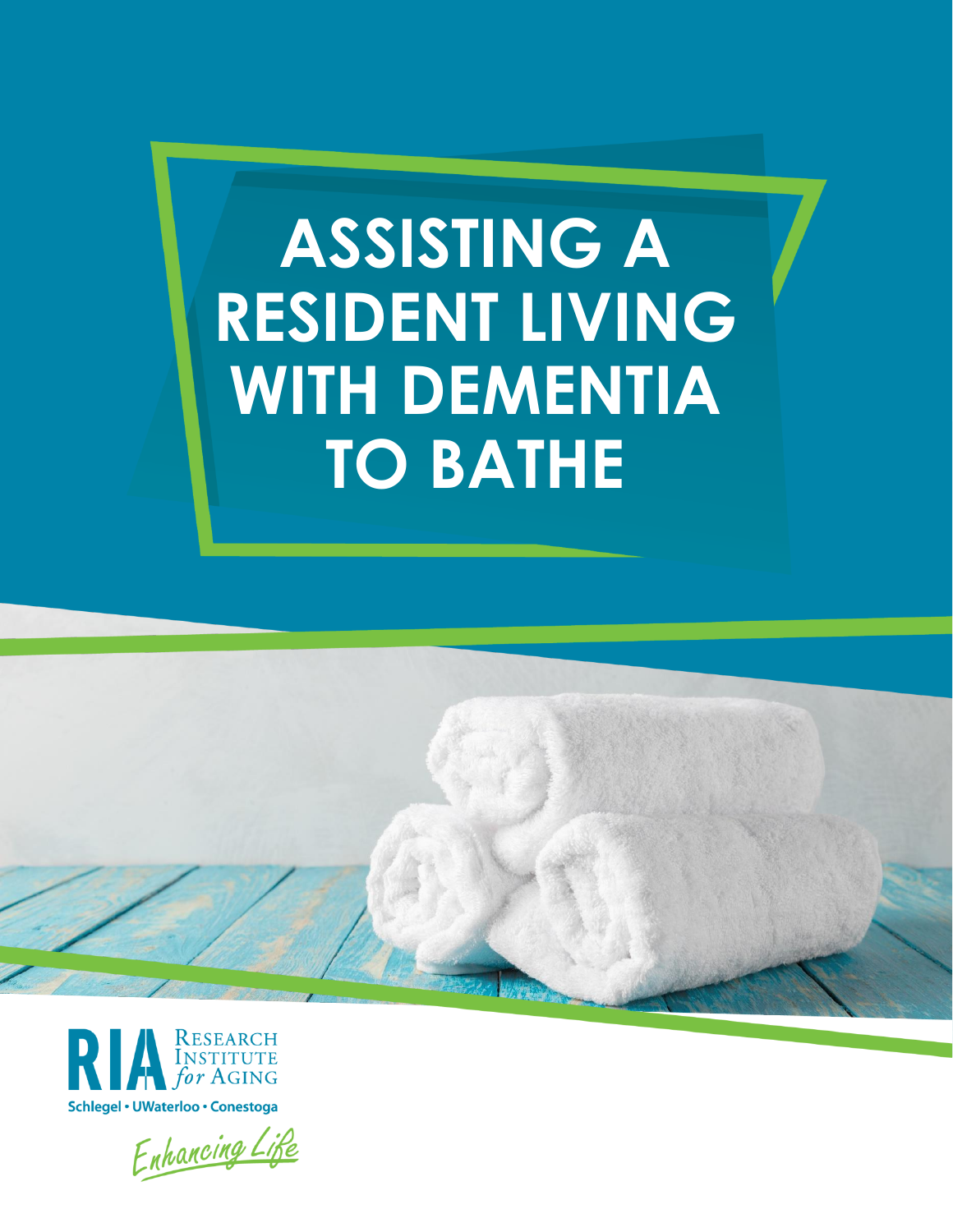## **Assisting a resident living with dementia to bathe**

Most people consider bathing a highly private, personal activity. A person can feel uncomfortable and vulnerable when requiring assistance with bathing. At the same time, bathing can be relaxing and enjoyable. A person living with dementia can feel the same way.

This tip sheet offers some background on dementia and strategies to ensure dignity and modesty are kept in mind while providing bathing and spa support to residents living with dementia.

#### **Dementia**

People living with dementia may see the world differently because of sensory changes, having better access to memories from the past than the present, environmental factors or other factors. They may also misperceive things (e.g., mistake a shadow for a person) because they cannot see the object clearly. As the illness progresses, older memories are easier to retrieve than more recent memories.<sup>1</sup> This means people living with dementia may use past memories to help understand their current world. Because of this, care partners may not fully understand or interpret the person's words, actions or gestures immediately.

Remember, the reality of the person living with dementia is authentic to them even if it differs from what you are experiencing. It is important to respect their reality. This might mean going along with a story they are telling you that seems unreal to you.<sup>2</sup>

### **Supporting a person to live well with dementia**

For people living with dementia to maintain a sense of well-being, they need to live in a supportive social environment, where they are accepted, respected, have meaningful relationships and are supported to grow.

There are many ways to create a supportive environment:

- Get to know the person and show them respect (e.g., greet the person by name, use eye contact, actively communicate with and listen to the person).
- Connect with the person rather than correcting them. Share a moment with the person even if their reality or perception of the moment is different from your own.
- Acknowledge the person's emotions and respond with respect and empathy.
- Work with the person, rather than for the person. Support the person to use their abilities and to have a say in decisions.
- Enable and support the person to do what he or she otherwise would not be able to do. Create opportunities for meaning and purpose.
- Go with the flow by adjusting to the person's needs and desires.
- $\bullet$  Honour the daily rhythms and life patterns of the person.<sup>2</sup>

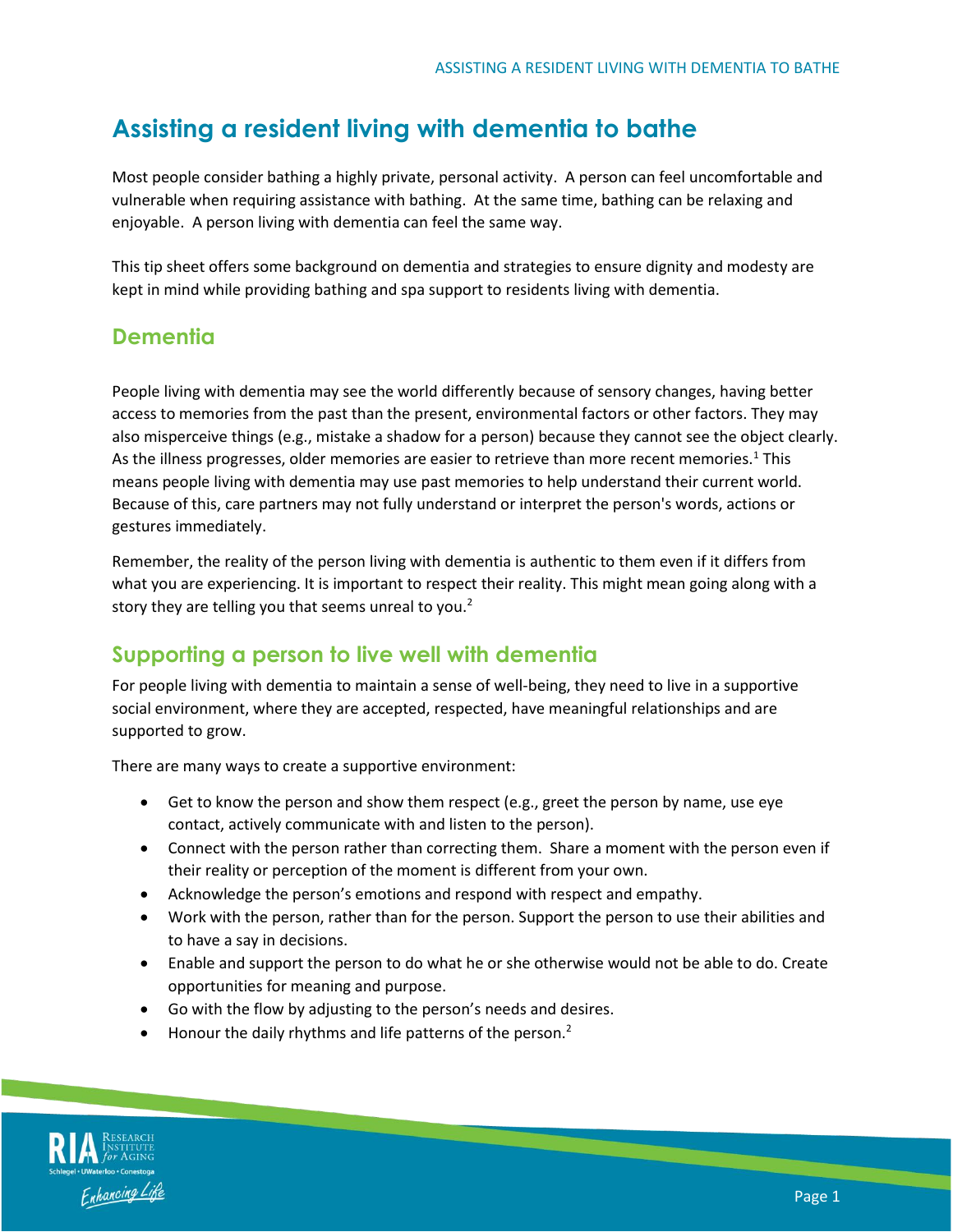There are also supportive ways to approach and communicate with a person living with dementia:

- Approach a resident from the front, not from the side or rear.
- Always speak to the person at their level and face-to-face.
- Always be aware of the residents' personal space and learn where their comfort area is.
- Even if you have been working with a resident on a daily basis, a person living with dementia may not recognize you**.** Start off all interactions with a resident by introducing yourself.
- Slowly and calmly explain what you will be doing. You may have to show by actions or repeat what you have already said several times as you go along.
- If a resident is non-verbal, still ask them questions and read their body language. This helps to foster independence and provides an inclusive approach.
- Offer statements instead of open-ended questions.
- Remember that 30% of what we say is verbal and 70% is shown by our body language and residents can be very good at reading this.
- Ask the resident about themselves.
- Ask what their favourite things are, what brings them joy.
- Ask the resident to tell you how they would like something done.
- Encourage independence by assisting the resident to bathe themselves. What they are able to do for themselves may change day to day.

When bathing a resident living with dementia watch for verbal or non-verbal cues that they are enjoying or not enjoying the experience. Pain or discomfort could be shown through frowning, grimacing, rigidity, tense posture, holding their breath or a constant shifting of the body. If a resident is uncomfortable with the activity of bathing it is important to be aware of the resident's level of anxiety surrounding the activity. If you learn something new about the resident, share what works with others so it can be added to their care plan.

### **Bathing**

Here are some tips for a safe and pleasant bathing experience for a resident living with dementia:

- Create a relaxed atmosphere with soft lighting, music, warm room temperature and warm towels
- Before you start, using statements ask what they like best about a bath (warm or hot water, bubbles or no bubbles etc.).
- Respect the need for modesty: allow the resident to bathe in underwear, a bathing suit or wrapped in a towel.
- Carry on a conversation while you are preparing for the bath.
- Lay a towel or a strip of coloured tape on the tub to distinguish the edge.
- Make sure the resident's hands are occupied by providing a wash cloth.
- Consider leaving in a hearing aid or leaving on glasses. You will need to be careful not to get water in a hearing aid, and will have to remove it if you are washing the resident's hair. To help, keep the resident busy with washing and then take out the hearing aid when it is time.

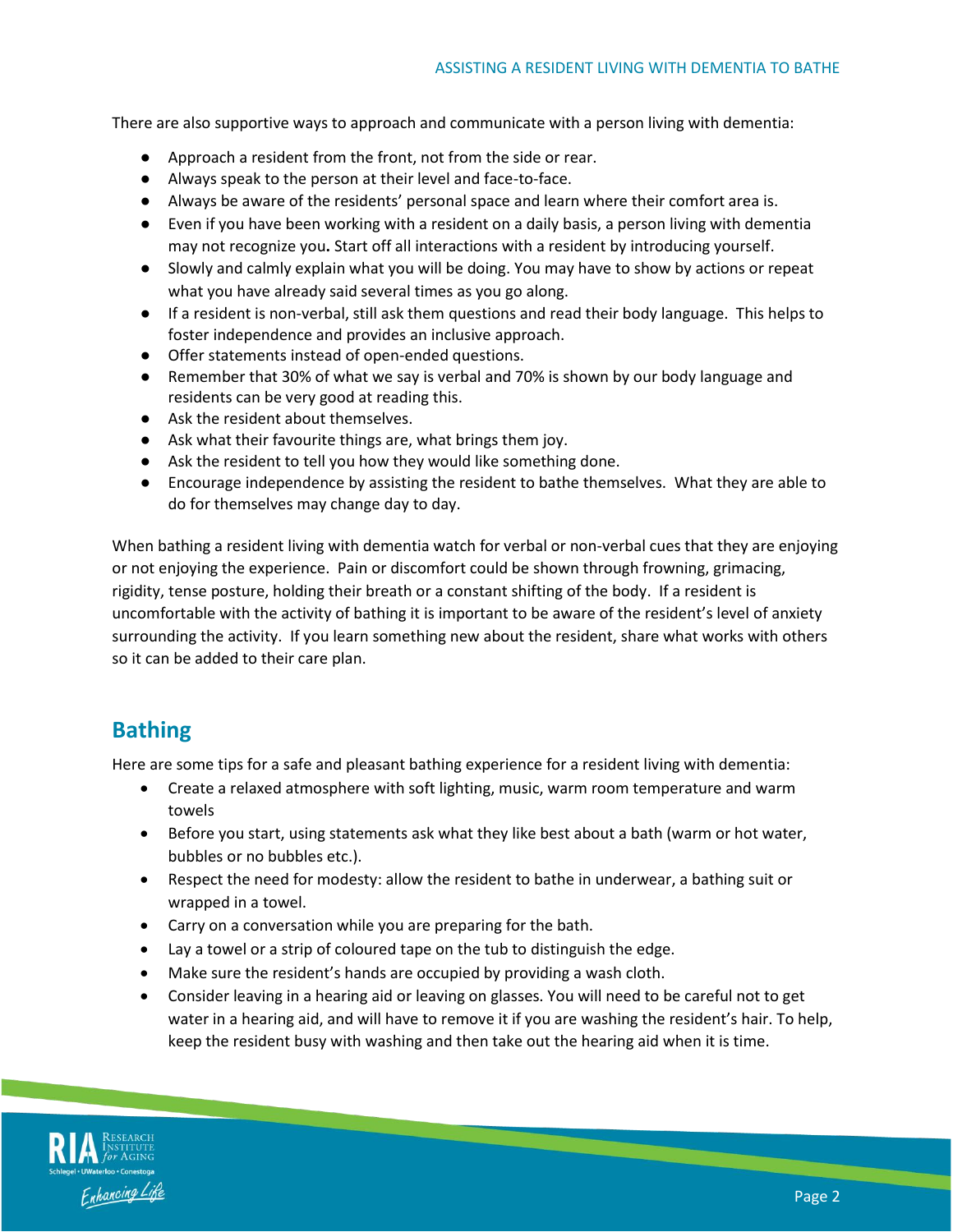- If a resident is non-verbal, they may use actions to indicate something isn't quite right (i.e. if the water is too cold or too hot, they may swing their arms or call out and may not be able to tell you something is wrong – look for the root cause behind all actions). Stop if the resident has had enough.
- If the resident regularly refuses to take a bath, escort him to the bathroom before raising the subject.
- Arrange to have another individual, with whom the person with dementia is comfortable, help with bathing. Talk to other caregivers who have faced the same challenge.

### **Acknowledgements**

LIVING the Dementia Journey (LDJ) is an award-winning, evidence-informed training program for those who support people living with dementia. Participants gain awareness and understanding that changes not only the way they view dementia, but the way they support people living with it. LDJ was created by the Murray Alzheimer Research and Education Program in collaboration with people living with dementia and their care partners. For more information about LDJ visit [the-ria.ca/resources/living-the](https://the-ria.ca/resources/living-the-dementia-journey/)[dementia-journey/](https://the-ria.ca/resources/living-the-dementia-journey/)

Dr. Allen Power is the Schlegel Chair in Aging and Dementia Innovation at the Schlegel-UW Research Institute for Aging.

To learn more about person-centred care, visi[t the-ria.ca/resources/working-together-to-put-living-first/](https://the-ria.ca/resources/working-together-to-put-living-first/)

### **References**

- 1. Power, G.A. (2010). Dementia beyond drugs: Changing the culture of care. Baltimore, Maryland: Health Processions Press, Inc.
- 2. Schlegel-UW Research Institute for Aging. (2017). LIVING the Dementia Journey: Fostering Community through Authentic Care Partnerships.
- 3. Alzheimer's Society Canada. (2017) Bathing. Retrieved from https://alzheimer.ca/en/Home/Living-with-dementia/Day-to-day-living/Personal-care/Bathing



*This work is supported in part with funding from the Government of Ontario through the Ontario Centres for Learning, Research and Innovation in Long-Term Care at the Schlegel-UW Research Institute for Aging. The views expressed herein do not necessarily reflect the views of the Province.*